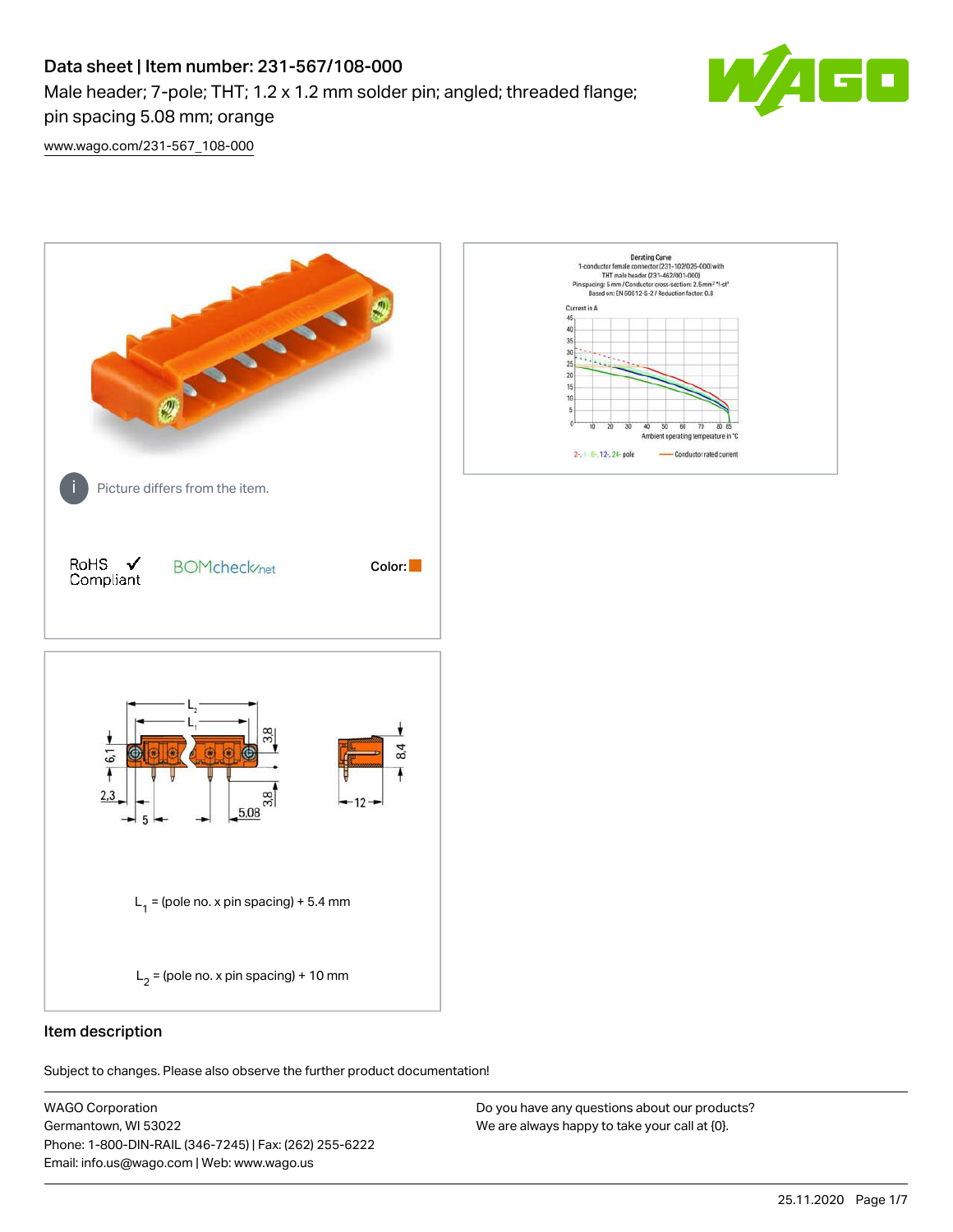

- $\blacksquare$ Horizontal or vertical PCB mounting via straight or angled solder pins
- $\blacksquare$ 1.2 x 1.2 mm solder pins allow nominal current up to 16 A, enhancing stability of shorter headers
- $\blacksquare$ With coding fingers

#### Safety information 1:

The MCS – MULTI CONNECTION SYSTEM includes connectors without breaking capacity in accordance with DIN EN 61984. When used as intended, these connectors must not be connected/disconnected when live or under load. The circuit design should ensure header pins, which can be touched, are not live when unmated.

# Data

### Electrical data

# Ratings per IEC/EN 60664-1

| Ratings per                 | IEC/EN 60664-1                                                       |
|-----------------------------|----------------------------------------------------------------------|
| Rated voltage (III / 3)     | 250 V                                                                |
| Rated surge voltage (III/3) | 4 <sub>k</sub> V                                                     |
| Rated voltage (III/2)       | 320 V                                                                |
| Rated surge voltage (III/2) | 4 <sub>k</sub> V                                                     |
| Nominal voltage (II/2)      | 630 V                                                                |
| Rated surge voltage (II/2)  | 4 <sub>kV</sub>                                                      |
| Rated current               | 16A                                                                  |
| Legend (ratings)            | (III / 2) $\triangleq$ Overvoltage category III / Pollution degree 2 |

# Ratings per UL 1059

| Approvals per                  | UL 1059 |
|--------------------------------|---------|
| Rated voltage UL (Use Group B) | 300 V   |
| Rated current UL (Use Group B) | 15 A    |
| Rated voltage UL (Use Group D) | 300 V   |
| Rated current UL (Use Group D) | 10 A    |

# Ratings per UL 1977

| Rated voltage UL 1977 | 300 V |
|-----------------------|-------|
| Rated current UL 1977 |       |

### Ratings per CSA

| Approvals per                   | ~~    |
|---------------------------------|-------|
| Rated voltage CSA (Use Group B) | 300 V |

Subject to changes. Please also observe the further product documentation!

| <b>WAGO Corporation</b>                                | Do you have any questions about our products? |
|--------------------------------------------------------|-----------------------------------------------|
| Germantown, WI 53022                                   | We are always happy to take your call at {0}. |
| Phone: 1-800-DIN-RAIL (346-7245)   Fax: (262) 255-6222 |                                               |
| Email: info.us@wago.com   Web: www.wago.us             |                                               |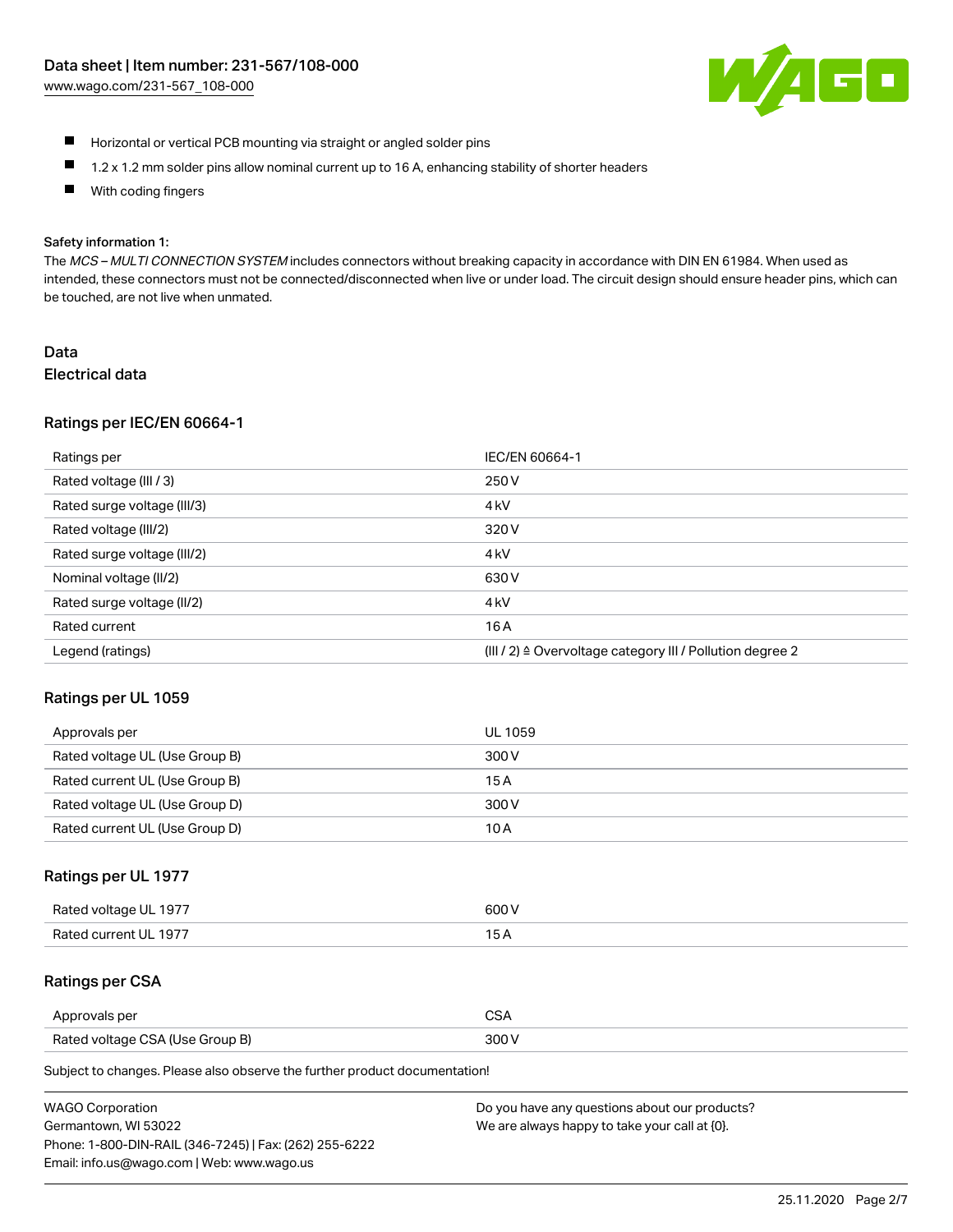[www.wago.com/231-567\\_108-000](http://www.wago.com/231-567_108-000)



| Rated current CSA (Use Group B) | 15 A  |
|---------------------------------|-------|
| Rated voltage CSA (Use Group D) | 300 V |
| Rated current CSA (Use Group D) | 10 A  |

# Connection data

| Pole No.                   |  |
|----------------------------|--|
| Total number of potentials |  |
| Number of connection types |  |
| Number of levels           |  |

# Physical data

| Pin spacing                          | 5.08 mm / $0.2$ inch       |
|--------------------------------------|----------------------------|
| Width                                | 45.56 mm / 1.794 inch      |
| Height                               | 12.2 mm / 0.48 inch        |
| Height from the surface              | 8.4 mm / 0.331 inch        |
| Depth                                | 12 mm / 0.472 inch         |
| Solder pin length                    | $3.8 \,\mathrm{mm}$        |
| Solder pin dimensions                | $1.2 \times 1.2$ mm        |
| Drilled hole diameter with tolerance | $1.7$ <sup>(+0.1)</sup> mm |

# Plug-in connection

| Contact type (pluggable connector) | Male connector/plug |
|------------------------------------|---------------------|
| Connector (connection type)        | for PCB             |
| Mismating protection               | No                  |
| Mating direction to the PCB        | 0°                  |
| Locking of plug-in connection      | Threaded flange     |

# PCB contact

| PCB contact                         | THT                                      |
|-------------------------------------|------------------------------------------|
| Solder pin arrangement              | over the entire male connector (in-line) |
| Number of solder pins per potential |                                          |

# Material Data

| Color               | orange           |
|---------------------|------------------|
| Material group      |                  |
| Insulation material | Polyamide (PA66) |

Subject to changes. Please also observe the further product documentation!

| <b>WAGO Corporation</b>                                | Do you have any questions about our products? |
|--------------------------------------------------------|-----------------------------------------------|
| Germantown, WI 53022                                   | We are always happy to take your call at {0}. |
| Phone: 1-800-DIN-RAIL (346-7245)   Fax: (262) 255-6222 |                                               |
| Email: info.us@wago.com   Web: www.wago.us             |                                               |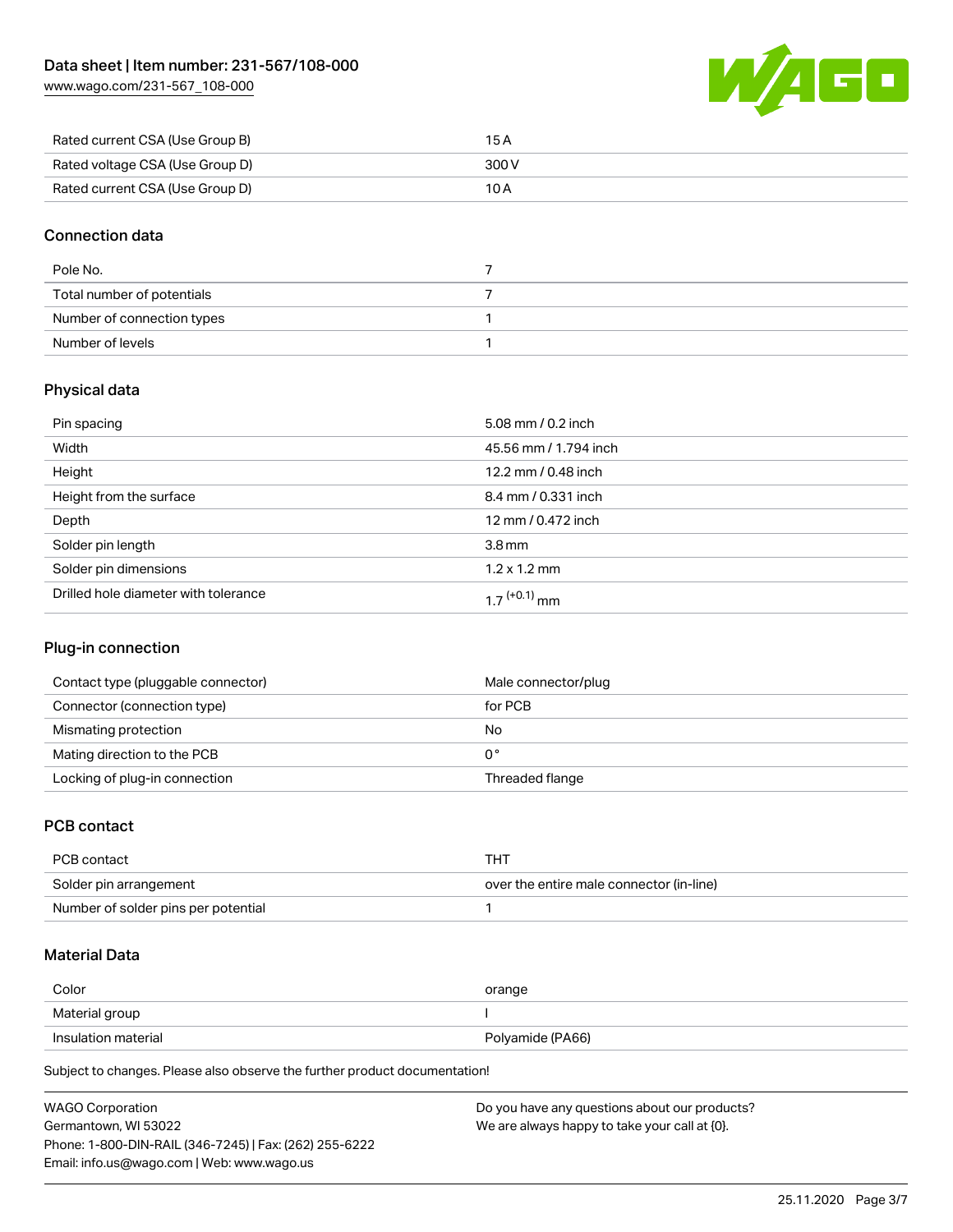[www.wago.com/231-567\\_108-000](http://www.wago.com/231-567_108-000)



| Flammability class per UL94 | V <sub>0</sub>                          |
|-----------------------------|-----------------------------------------|
| Contact material            | Electrolytic copper ( $E_{\text{Cu}}$ ) |
| Contact plating             | tin-plated                              |
| Fire load                   | $0.054$ MJ                              |
| Weight                      | 3.5g                                    |

# Environmental Requirements

| Limit temperature range | .1000<br>-AC<br>ιUΟ |  |
|-------------------------|---------------------|--|
|-------------------------|---------------------|--|

# Commercial data

| Product Group         | 3 (Multi Conn. System) |
|-----------------------|------------------------|
| Packaging type        | <b>BOX</b>             |
| Country of origin     | PL                     |
| <b>GTIN</b>           | 4045454845421          |
| Customs tariff number | 85366990990            |

# Approvals / Certificates

#### Country specific Approvals

| Logo | Approval                                            | <b>Additional Approval Text</b> | Certificate<br>name |
|------|-----------------------------------------------------|---------------------------------|---------------------|
|      | CВ<br><b>DEKRA Certification B.V.</b>               | IEC 61984                       | NL-39756            |
|      | <b>CSA</b><br>DEKRA Certification B.V.              | C <sub>22.2</sub>               | 1466354             |
| EMA  | <b>KEMA/KEUR</b><br><b>DEKRA Certification B.V.</b> | EN 61984                        | 2190761.01          |

# Ship Approvals

|               |                     |                                 | Certificate |
|---------------|---------------------|---------------------------------|-------------|
| Logo          | Approval            | <b>Additional Approval Text</b> | name        |
|               | BV                  | IEC 60998                       | 11915/D0    |
| 9             | Bureau Veritas S.A. |                                 | BV          |
| <b>BUNEAU</b> |                     |                                 |             |

### UL-Approvals

Subject to changes. Please also observe the further product documentation!

| WAGO Corporation                                       | Do you have any questions about our products? |
|--------------------------------------------------------|-----------------------------------------------|
| Germantown, WI 53022                                   | We are always happy to take your call at {0}. |
| Phone: 1-800-DIN-RAIL (346-7245)   Fax: (262) 255-6222 |                                               |
| Email: info.us@wago.com   Web: www.wago.us             |                                               |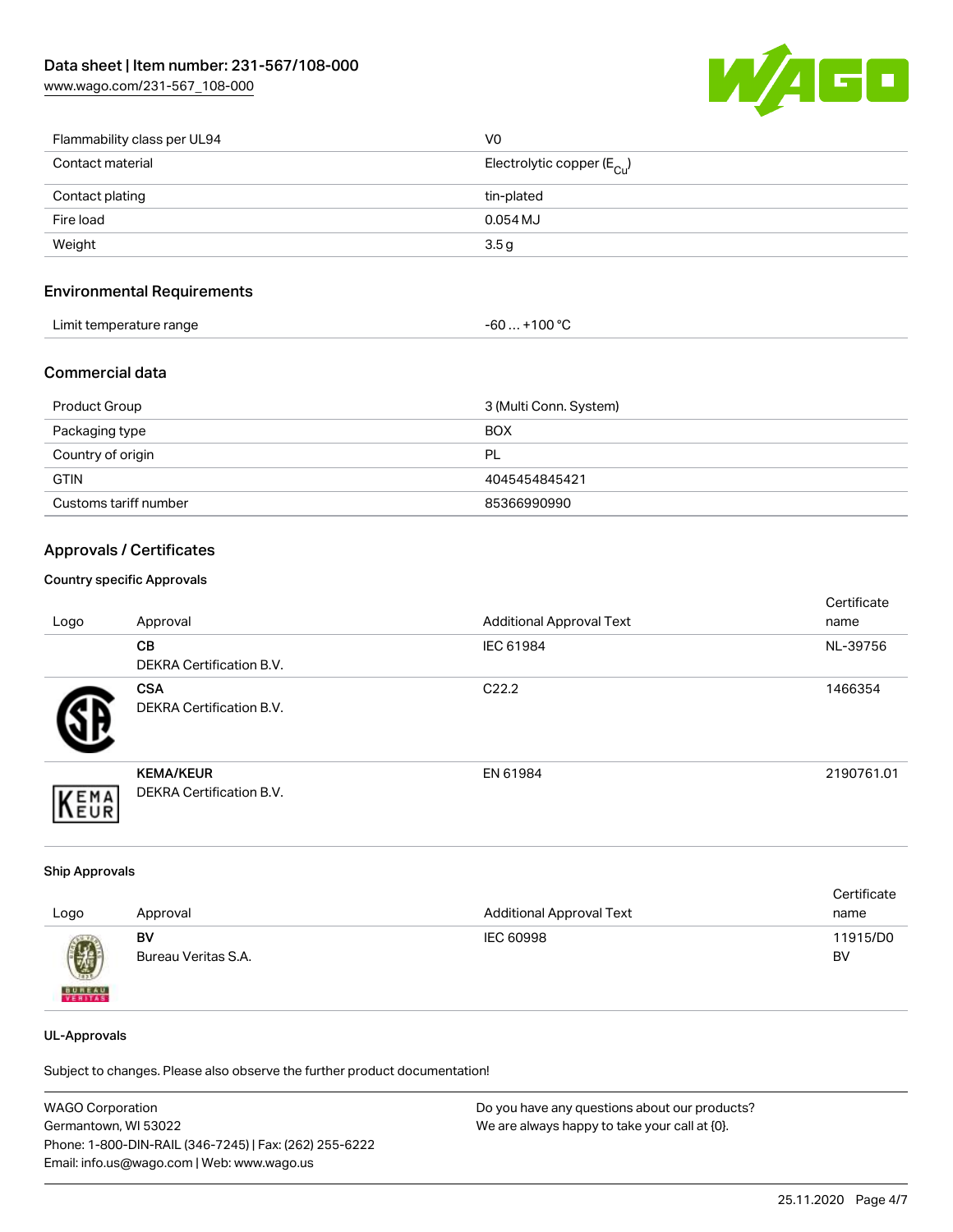[www.wago.com/231-567\\_108-000](http://www.wago.com/231-567_108-000)



| Logo                                                    | Approval                                                                             | <b>Additional Approval Text</b>                                                                  |                      | Certificate<br>name       |  |
|---------------------------------------------------------|--------------------------------------------------------------------------------------|--------------------------------------------------------------------------------------------------|----------------------|---------------------------|--|
|                                                         | <b>UR</b><br>Underwriters Laboratories Inc.                                          | <b>UL 1059</b>                                                                                   |                      | E45172                    |  |
| Counterpart                                             |                                                                                      |                                                                                                  |                      |                           |  |
|                                                         | Item no.231-307/107-000<br>pole; orange                                              | Female plug; 7-pole; screw interlocking flange; 12 AWG max; pin spacing 5.08 mm; 1 conductor per | 000                  | www.wago.com/231-307/107- |  |
| <b>Compatible products</b><br>Marking accessories       |                                                                                      |                                                                                                  |                      |                           |  |
|                                                         | Item no.: 210-833                                                                    | Marking strips; on reel; 6 mm wide; plain; Self-adhesive; white                                  |                      | www.wago.com/210-833      |  |
|                                                         | Item no.: 210-834<br>Marking strips; on reel; 5 mm wide; plain; Self-adhesive; white |                                                                                                  | www.wago.com/210-834 |                           |  |
| Coding                                                  |                                                                                      |                                                                                                  |                      |                           |  |
|                                                         | Item no.: 231-129<br>Coding key; snap-on type; light gray                            |                                                                                                  |                      | www.wago.com/231-129      |  |
|                                                         | Item no.: 231-500<br>Spacer; for formation of groups; light gray                     |                                                                                                  | www.wago.com/231-500 |                           |  |
| <b>Downloads</b><br>Documentation                       |                                                                                      |                                                                                                  |                      |                           |  |
|                                                         |                                                                                      |                                                                                                  |                      |                           |  |
| <b>Additional Information</b><br>Technical explanations |                                                                                      | Apr 3, 2019                                                                                      | pdf<br>3.6 MB        | Download                  |  |
| <b>CAD files</b>                                        |                                                                                      |                                                                                                  |                      |                           |  |
| CAD data                                                |                                                                                      |                                                                                                  |                      |                           |  |
|                                                         |                                                                                      |                                                                                                  |                      |                           |  |
|                                                         | 2D/3D Models 231-567/108-000                                                         |                                                                                                  | <b>URL</b>           | Download                  |  |

#### PCB Design

Subject to changes. Please also observe the further product documentation! Symbol and Footprint 231-567/108-000

WAGO Corporation Germantown, WI 53022 Phone: 1-800-DIN-RAIL (346-7245) | Fax: (262) 255-6222 Email: info.us@wago.com | Web: www.wago.us

Do you have any questions about our products? We are always happy to take your call at {0}.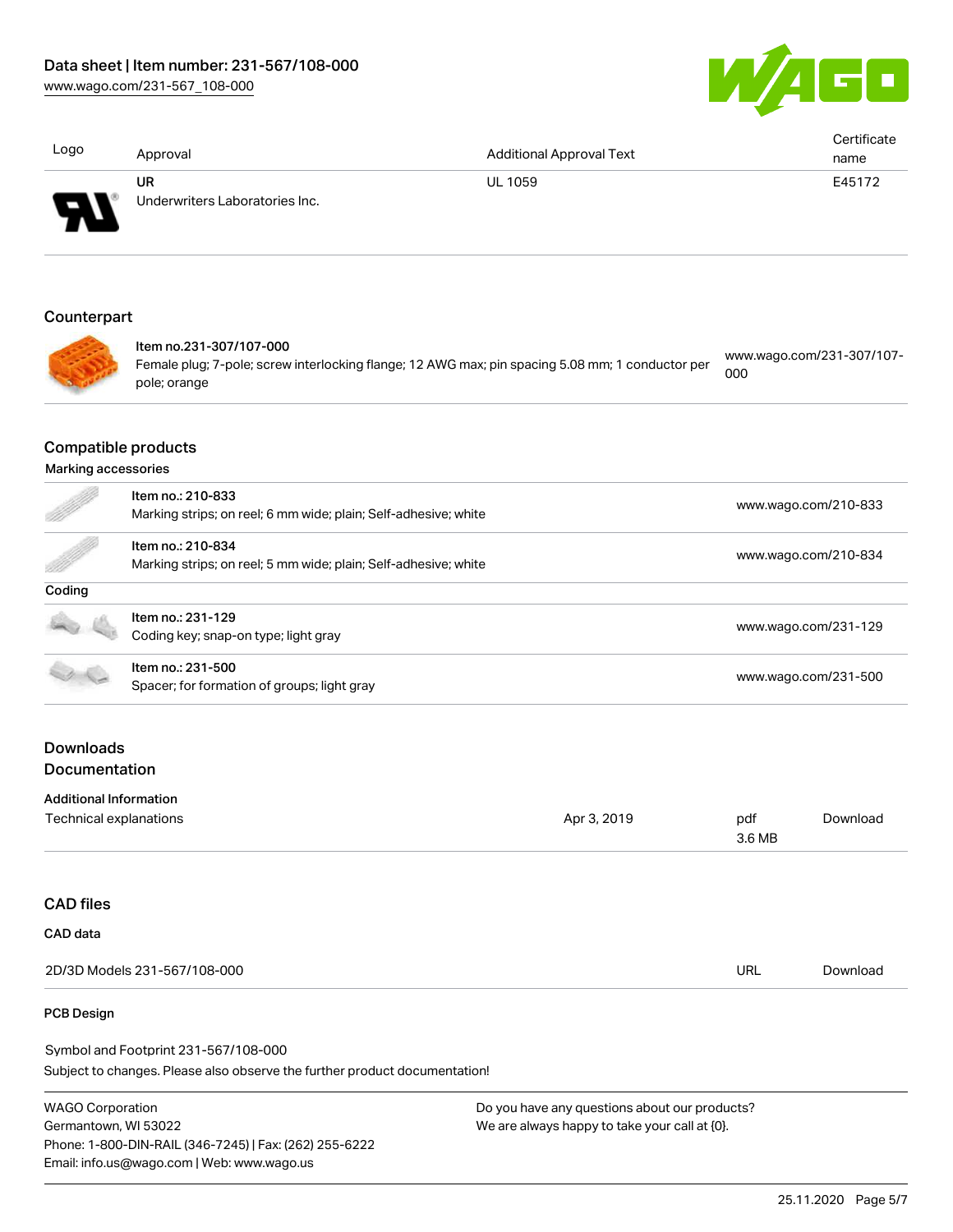### Symbol and Footprint 231-567/108-000

CAx data for your PCB design, consisting of "schematic symbols and PCB footprints", allow easy integration of the WAGO component into your development environment.

Supported formats:

- $\blacksquare$ Accel EDA 14 & 15
- $\blacksquare$ Altium 6 to current version
- $\blacksquare$ Cadence Allegro
- $\blacksquare$ **DesignSpark**
- $\blacksquare$ Eagle Libraries
- $\blacksquare$ KiCad
- $\blacksquare$ Mentor Graphics BoardStation
- $\blacksquare$ Mentor Graphics Design Architect
- $\blacksquare$ Mentor Graphics Design Expedition 99 and 2000
- $\blacksquare$ OrCAD 9.X PCB and Capture
- $\blacksquare$ PADS PowerPCB 3, 3.5, 4.X, and 5.X
- $\blacksquare$ PADS PowerPCB and PowerLogic 3.0
- $\blacksquare$ PCAD 2000, 2001, 2002, 2004, and 2006
- $\blacksquare$ Pulsonix 8.5 or newer
- $\blacksquare$ **STL**
- П 3D STEP
- $\blacksquare$ TARGET 3001!
- П View Logic ViewDraw
- $\blacksquare$ Quadcept
- П Zuken CadStar 3 and 4
- Zuken CR-5000 and CR-8000 П

PCB Component Libraries (EDA), PCB CAD Library Ultra Librarian

#### CAE data

ZUKEN Portal 231-567/108-000 URL [Download](https://www.wago.com/us/d/Zuken_URLS_231-567_108-000)

### Installation Notes

Coding

Subject to changes. Please also observe the further product documentation!

WAGO Corporation Germantown, WI 53022 Phone: 1-800-DIN-RAIL (346-7245) | Fax: (262) 255-6222 Email: info.us@wago.com | Web: www.wago.us

Do you have any questions about our products? We are always happy to take your call at {0}.



URL [Download](https://www.wago.com/us/d/UltraLibrarian_URLS_231-567_108-000)